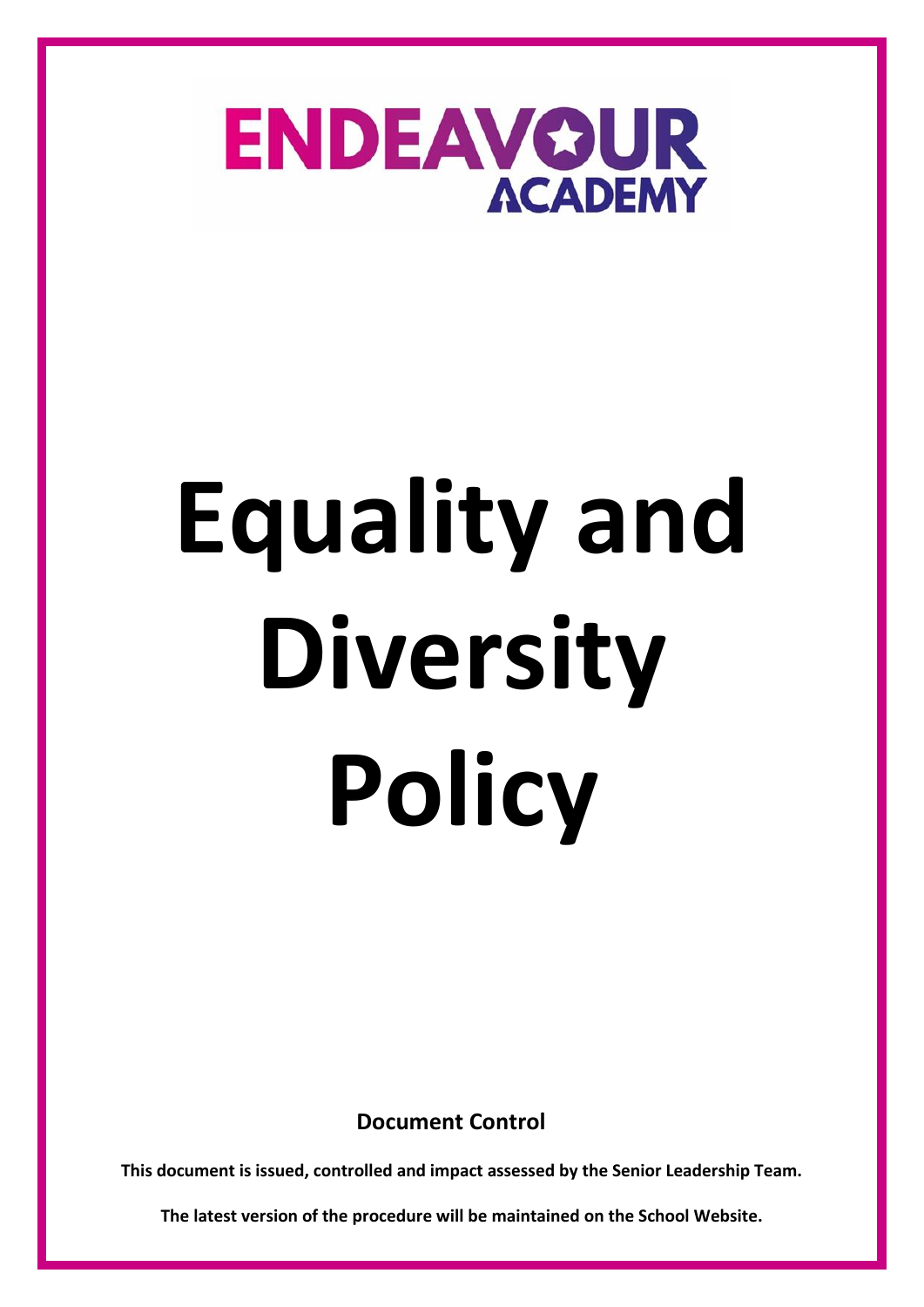### **Equality and Diversity Policy ENDEAVOUR ACADEMY**

### **Scope**

This policy applies to all those connected with Endeavour Academy including attention to the employment practices of the school. This includes but is not restricted to employees, contractors, visitors and students, sub-contractors, stakeholders and any others that work for Endeavour Academy or visit our premises e.g. community representatives. All those connected with Endeavour Academy have a responsibility to ensure equality of opportunity and human rights are promoted, to create a culture of mutual respect in which all contributions to society as a whole and this organisation are valued.

### **Purpose**

#### **Equality & Belief Statement**

Endeavour Academy is committed to a policy and the practice of equality of opportunity. This commitment applies to all aspects of Endeavour Academy's work and to all members of Endeavour Academy community regardless of any protected characteristics as defined by the Equality Act 2010, or any other identifiable discriminating cause, and any other characteristic which may not be covered by legislation that Endeavour Academy deem to be inappropriate.

Endeavour Academy promotes positive behaviour and tolerance by all of Endeavour Academy community and stakeholders. For example, ensuring that our customers and suppliers who are subcontractors, also promote diversity by responding to students and staff needs.

### **Comment**

This policy should be read in conjunction with the Endeavour Academy's Bullying & Harassment; Recruitment and Selection; Discipline; Grievance; and Dignity at Work policies. (I can not find any Bullying and Harassment Policy or Recruitment and Selection Policy in HR File)

#### **Definitions**

Equal Opportunities is concerned with the prevention of less favourable treatment of individuals or a group of people. Discrimination can be direct, indirect, intentional or unintentional. Below are the legal definitions of discrimination.

#### **Direct Discrimination**

This is where an employee or prospective employee is unjustifiably less favourably treated because of any protected characteristics as defined by the Equality Act 2010. Racist abuse and sexual harassment are forms of direct discrimination. The absence of a motive is irrelevant if the discriminator in fact commits an act of discrimination.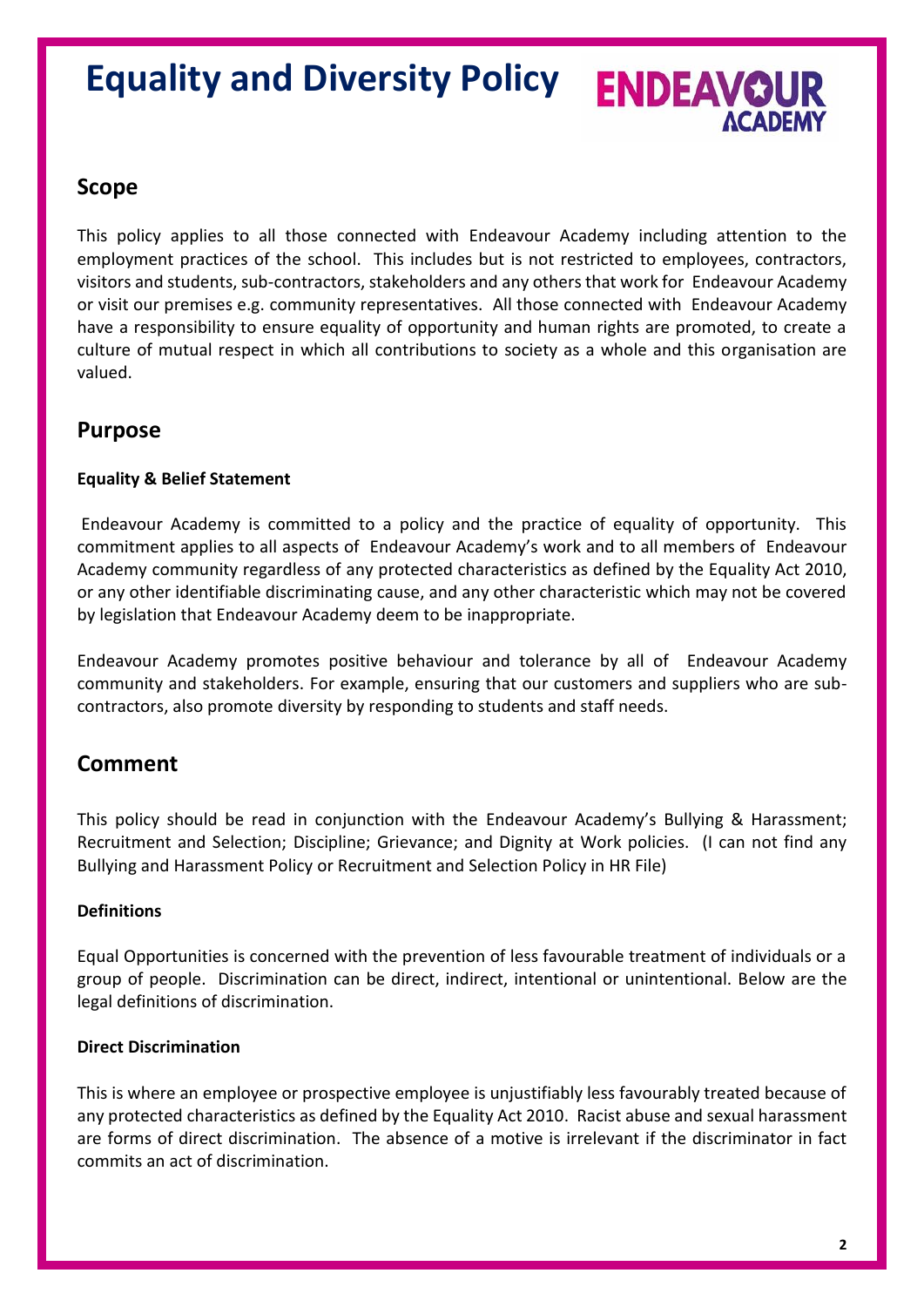#### **Indirect Discrimination**

This is the application of a requirements, condition or procedure which has a disproportionately adverse impact on a particular group. This normally occurs where the condition or practice can be met by a considerably smaller proportion of one group and therefore creates a detriment to that group, which cannot otherwise be justified.

#### **Disability Discrimination**

It is discriminatory for an employer to fail to make reasonable adjustments to ensure that disabled persons are not substantially disadvantaged or to fail to make their services reasonably accessible to disabled people.

#### **Victimisation**

This occurs if someone is treated less favourably because they have complained about discrimination or supported someone else who has complained.

### **Policy Statement**

#### **Aims**

The aims of this policy are:

- To comply with all relevant legislation, which includes:
	- The nine protected Characteristics of the Equality Act (2010) include: age, disability, gender reassignment, marriage and civil partnership, pregnancy and maternity, race, religion or belief, sex, and sexual orientation.
	- Endeavour Academy upholds its Public Sector Equality Duty (2011) which replaces the existing race, disability and gender duties and extends to cover all of the protected characteristics by:
		- $\clubsuit$  Eliminating discrimination, harassment, victimisation and any other prohibited conduct;
		- ❖ Advancing equality of opportunity between persons who share a relevant protected characteristic and persons who do not share it;
		- ❖ Fostering good relations between persons who share a relevant protected characteristic and persons who do not share it.
	- Promoting equality regardless of any protected characteristics as defined by the Equality Act 2010 or any other group definition in our society by having a due regard to "advance equality of opportunity, and fostering good relationships" by:
		- ❖ Removing or minimising disadvantages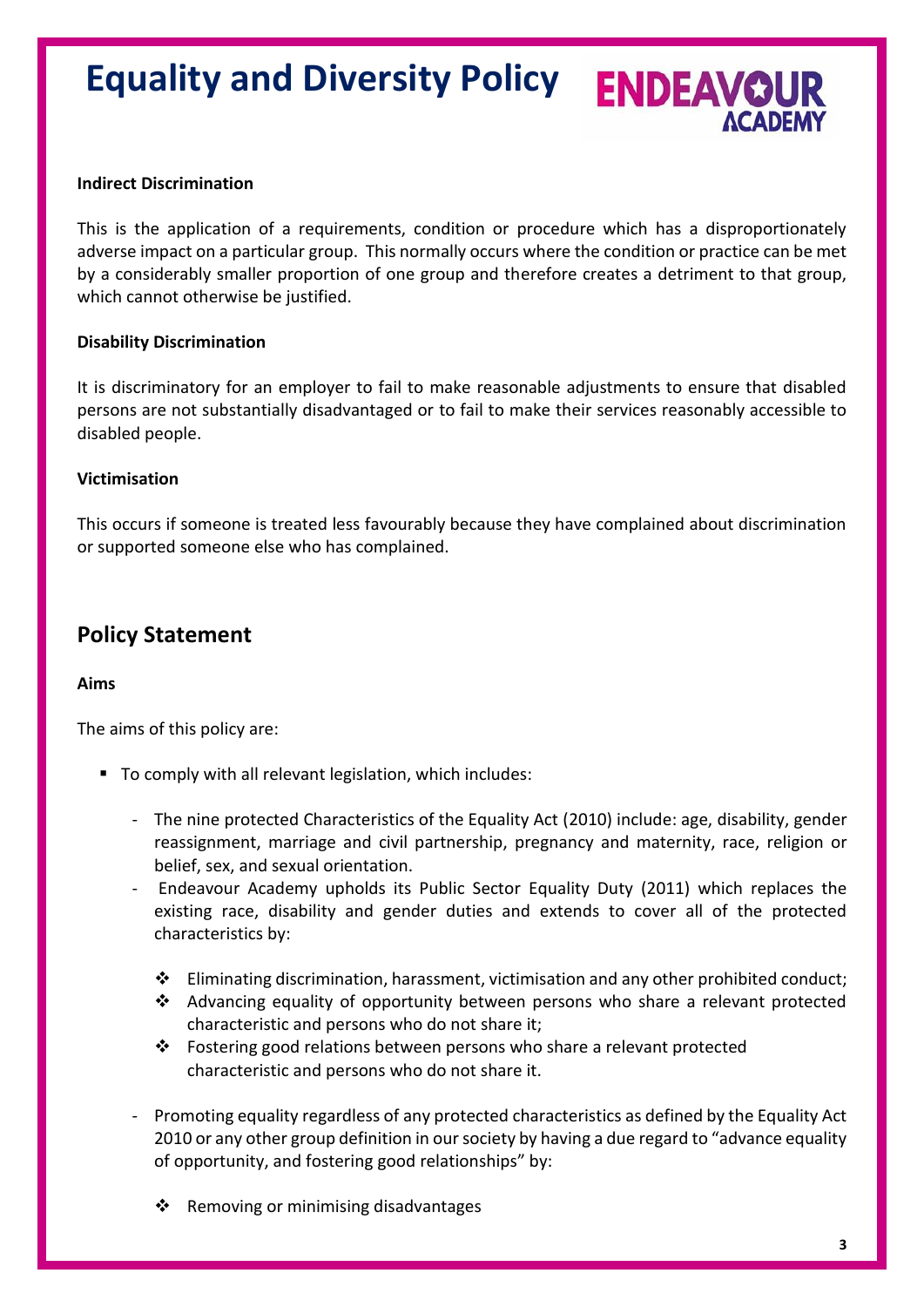- ❖ Taking steps to meet the needs of individuals
- ❖ Tackling prejudice
- ❖ Promoting understanding
- To ensure an environment free from harassment, unfair or unlawful discrimination.
- To develop the ethos of equality of opportunity and to take positive steps to promote it.

#### **Objectives**

The objectives of this policy are:

- To review regularly the policy and procedures that promote and protect equality of opportunity.
- To make all employees aware of their personal obligations to avoid discrimination in accordance with this Equal Opportunities Policy.
- To organise or access opportunities that foster a culture of quality on both staff and students.
- To discourage and/or actively oppose any unfair or unlawful discrimination.
- To monitor procedures and activities to ensure effectiveness.
- To take account of needs, particularly those that create barriers to participation.
- To take positive action to redress unjustified disparities in education and/or employment.
- To tackle inappropriate behaviour from staff and students.

Endeavour Academy may be required at inspection or audit to demonstrate their communication of the content of this policy to their wider audience.

#### **The Strategy**

The Endeavour Academy regards the promotion and maintenance of equality of opportunity as essential.

The strategy to ensure equality of opportunity will have a number of areas:

- The curriculum
- Any documentation
- **Recruitment and selection**
- Behaviour
- **Marketing**
- **Services**
- **Access**

Each of these aspects is underpinned by the understanding that each and every individual has responsibility for equal opportunities.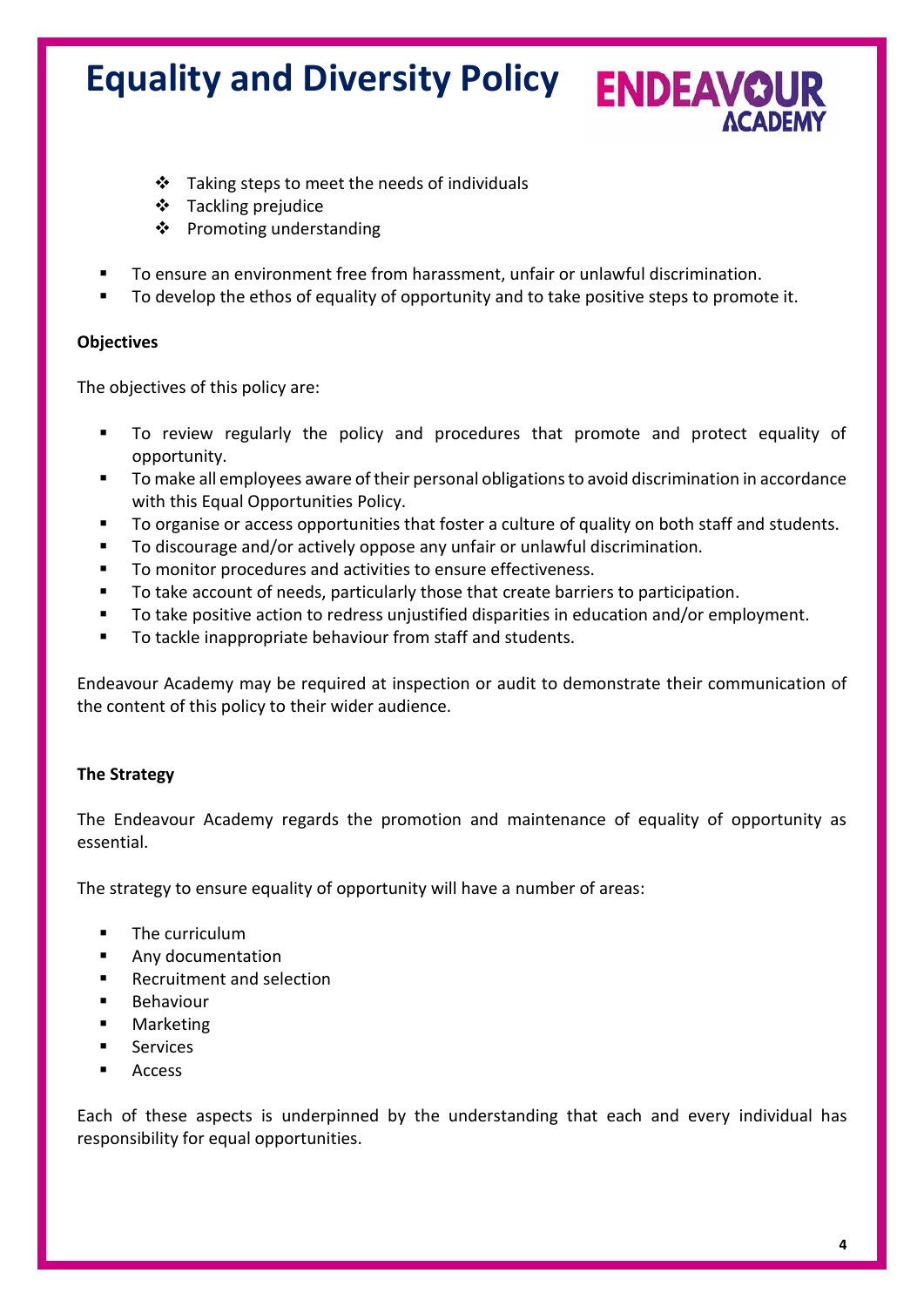# **Equality and Diversity Policy ENDEAVOUR**

#### **Code of Practice**

All members of Endeavour Academy Community have a responsibility to ensure that all students and staff are free from any form of harassment. Discriminatory, belittling or insulting comments are not acceptable, even if intended by the person making the comments to be friendly or humorous.

Conduct or remarks which have the effect of interfering with an individual's work or education, or which create an intimidating, hostile or offensive atmosphere are not acceptable.

All staff should monitor their conduct and language to eliminate discriminatory remarks or practices and should actively challenge such behaviour amongst students. Students must never be given the impression that discriminatory attitudes and practices are acceptable.

Where any particular group is in a minority staff should be alert to any power structures or tension that may infringe equality of opportunity. Students should be made aware of the Endeavour Academy Rule that they should refrain from any remark or action which may be offensive to another person due to any protected characteristics as defined by the Equality Act 2010, or any other identifiable discriminatory cause.

All students and staff should be aware of the procedure for complaints about breaches of equality of opportunity, such as harassment. Teaching staff should make these procedures clear to students. Management must ensure that all complaints of personal harassment are dealt with in a consistent manner. Such complaints must be treated seriously and not resolved at the expense of the person subjected to harassment. The objectives are to end the harassment promptly and provide protection from further distress. All complaints raised in relation to equality of opportunity must be investigated and resolved.

#### **Performance Indicators**

- 1. Endeavour Academy has an effective monitoring system that measures progress towards its equality of opportunity objectives
- 2. Staff can demonstrate good understanding of the main equal opportunities issues and have clear responsibilities from implementing Endeavour Academy's Policy
- 3. Student surveys demonstrate good student understanding of Endeavour Academy's policy and procedures
- 4. External surveys show good awareness of Endeavour Academy's commitment to equality of opportunity, and the relevant policies
- 5. Endeavour Academy's services cater for both genders and all ethnic groups in the Endeavour Academy Community
- 6. Publicity and marketing materials demonstrate Endeavour Academy's commitment to equality of opportunity
- 7. Where appropriate and permissible by law, under-represented and minority groups are specifically targeted and recruited
- 8. Employers who work with us are required to show commitment to equality of opportunity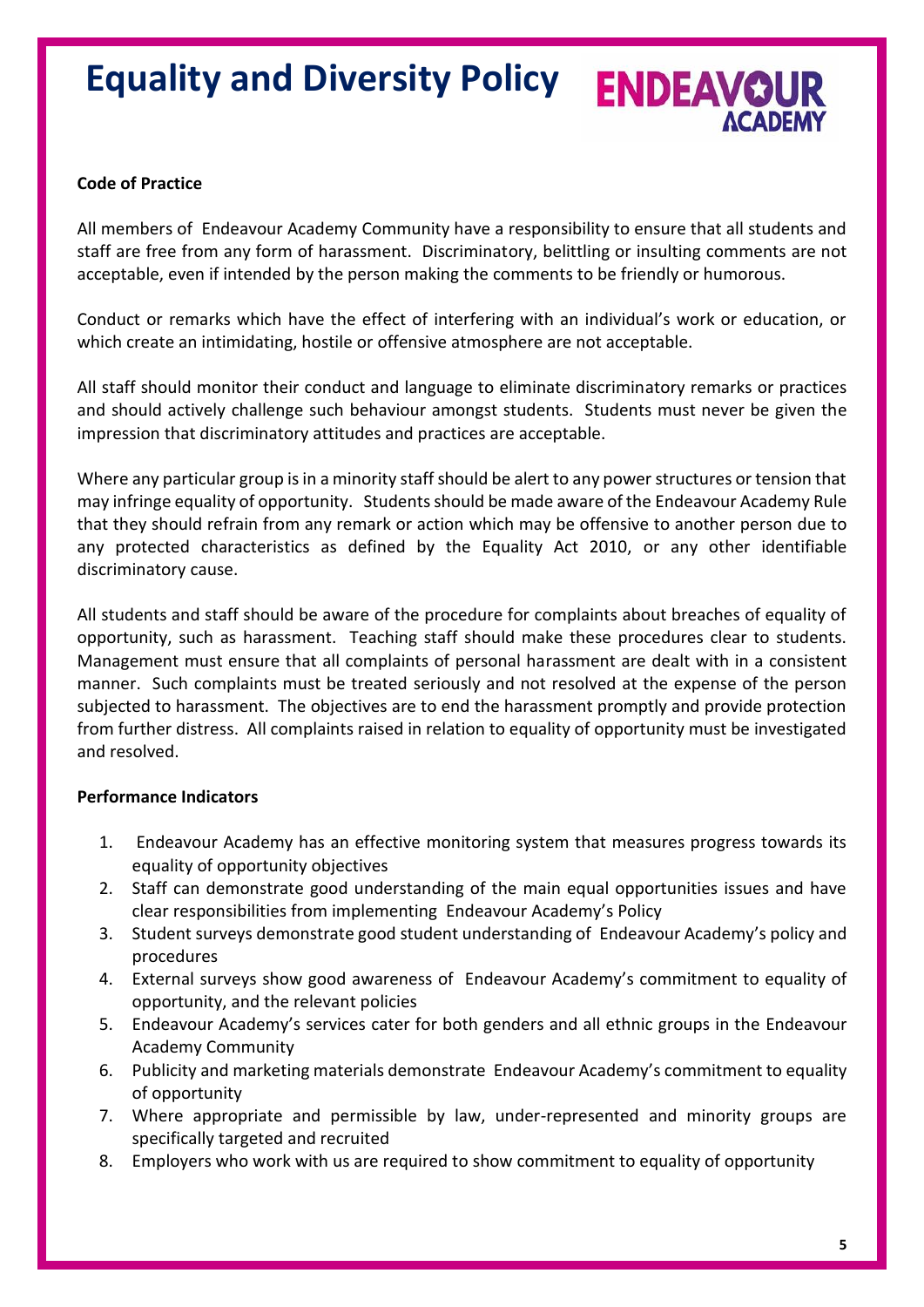- 9. Grievances and complaints, including those relating to equality of opportunity and those from the nine protected characteristics are monitored by HR and evaluated to ensure they consistently decrease
- 10. Services exist to support individuals with specific difficulties including those from underrepresented or disadvantaged groups and include assistance with admissions procedures
- 11. Resources, including human, which support under-represented or disadvantaged groups consistently extend
- 12. Monitoring of the ethnic groups, age and sex of candidates and leaving employees is undertaken through the Endeavour Academy's application form and exit interviews

#### **Human Resource Management and Development**

The Endeavour Academy will seek to promote good equal opportunities practice within the area of Human Resources Management and Development. This involves all the activities related to recruiting, selecting, motivating, retaining and training staff.

Good equality opportunities practice in this area constitutes:

#### **Recruitment and Selection**

At every one of the stages in the recruitment and selection process, it is necessary to monitor procedures which seek to eliminate discrimination, and to train and issue guidelines to all those involved in the process.

These stages are:

#### **a) Advertisements**

- Wherever possible, all vacant posts should be advertised externally and/or internally. Wherever possible casual posts should also be widely advertised
- Advertisements should state a commitment to Equal Opportunities and encourage applications from as wide a range of candidates as possible
- A careful examination of the placing of advertisements is also necessary to ensure a wide range of candidates
- Wording should be examined to ensure that the advertisement does not exclude or discourage applications from certain minority groups or directly or indirectly discriminate by any means whatsoever
- Appropriate and lawful applications from under-represented groups will be encouraged
- All advertisements should be framed to conform to the Equality Act.

#### **b) Application Forms and References**

The main application form (Part B) should: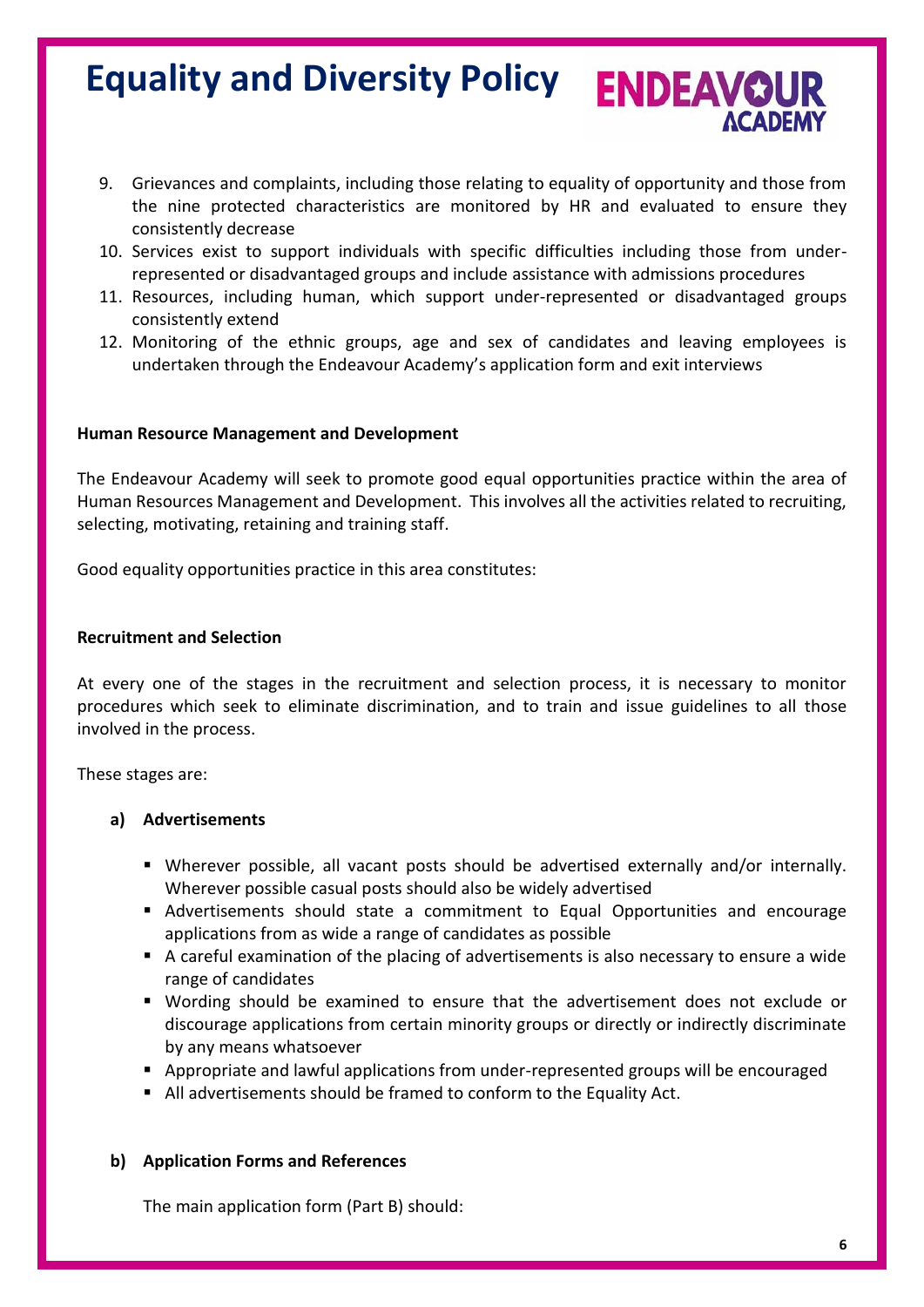- Not require candidates to indicate marital status, family responsibilities or disabilities
- Where certain qualifications are necessary it will be made clear that equivalent qualifications gained outside the United Kingdom are acceptable
- Invite candidates to supply details of any unpaid or voluntary work which might be relevant to their applications, and of any experience gained outside the United Kingdom
- Not require candidates to supply the names of more than three referees
- Make it clear that, where a candidate is not currently in paid employment, a first reference from a source other than the candidate's 'present employer' is acceptable
- All references must be in writing and should not be obtained by telephone

#### **c) Job Descriptions**

Job descriptions should:

- Be drawn up for each post
- Set out the content of the job including the purpose of the role
- Detail the reporting lines of the post, i.e. who the post reports to and which posts it has responsibility for

#### **d) Person Specification**

Person specifications should:

- Be drawn up for each post
- Distinguish between necessary and desirable qualities in a candidate
- Use particular care when specifying age and length of experience necessary so as not to discriminate in terms of age. It is important to look for future potential and not simply at past performance
- Be drawn up with care to avoid other forms of indirect discrimination
- Be capable of being checked against evidence

#### **e) Shortlisting**

Those shortlisting should:

- Shortlist based on the information submitted by the candidate on the application form using the essential and desirable criteria held on the Person Specification
- Seek evidence of potential in a candidate rather than simply looking at past experience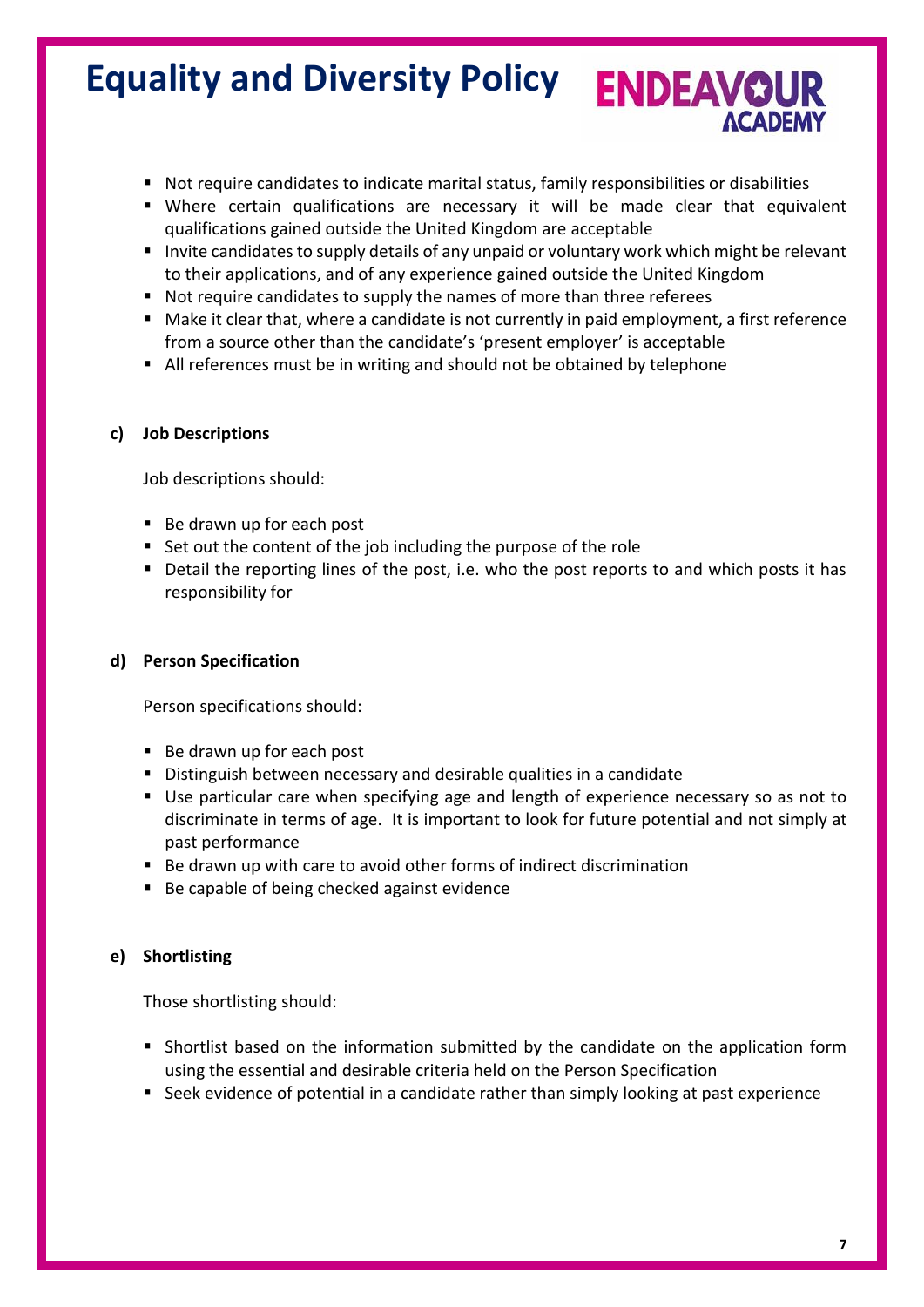# **Equality and Diversity Policy ENDEAVOUR**

#### **Guidance and Counselling**

To enable staff to reach their maximum potential Endeavour Academy make the wisest use of staff supportive guidance and counselling system is made available.

This includes:

- A package of staff development tailored to the needs of the individual or developed to act as compensatory action appropriate to the needs of a group
- Opportunities for specific discussions about career development and progression with a senior member of staff
- Support for individual staff in receiving and evaluating personal development
- Training for all staff responsible for Human Resources management in the specific skills necessary to implement such a programme, e.g., sensitivity training, Equal Opportunities awareness training.

#### **f) Flexible Working Patterns**

In order to make the optimum use of human resources, Endeavour Academy should seek to implement such arrangements as:

- Job sharing
- Associate lectureships
- Provision for the negotiated planning of a career break, to include:
	- Regular contact with Endeavour Academy
	- The updating of skills
- Paternity leave / adoption leave
- Enhanced maternity leave
- Provision of disability awareness training

#### **g) Disability and Rehabilitation**

Endeavour Academy will ensure it makes any reasonable adjustments in relation to any candidates or employees who qualify under the requirements of the Equality Act 2010.

#### **Monitoring**

This involves collecting information and data, of both a quantitative and qualitative nature, to review the progress made in implementing equal opportunities.

Good practice in this area constitutes:

- Student enrolment by course:
	- Gender
	- Age profiles
	- Ethnic minorities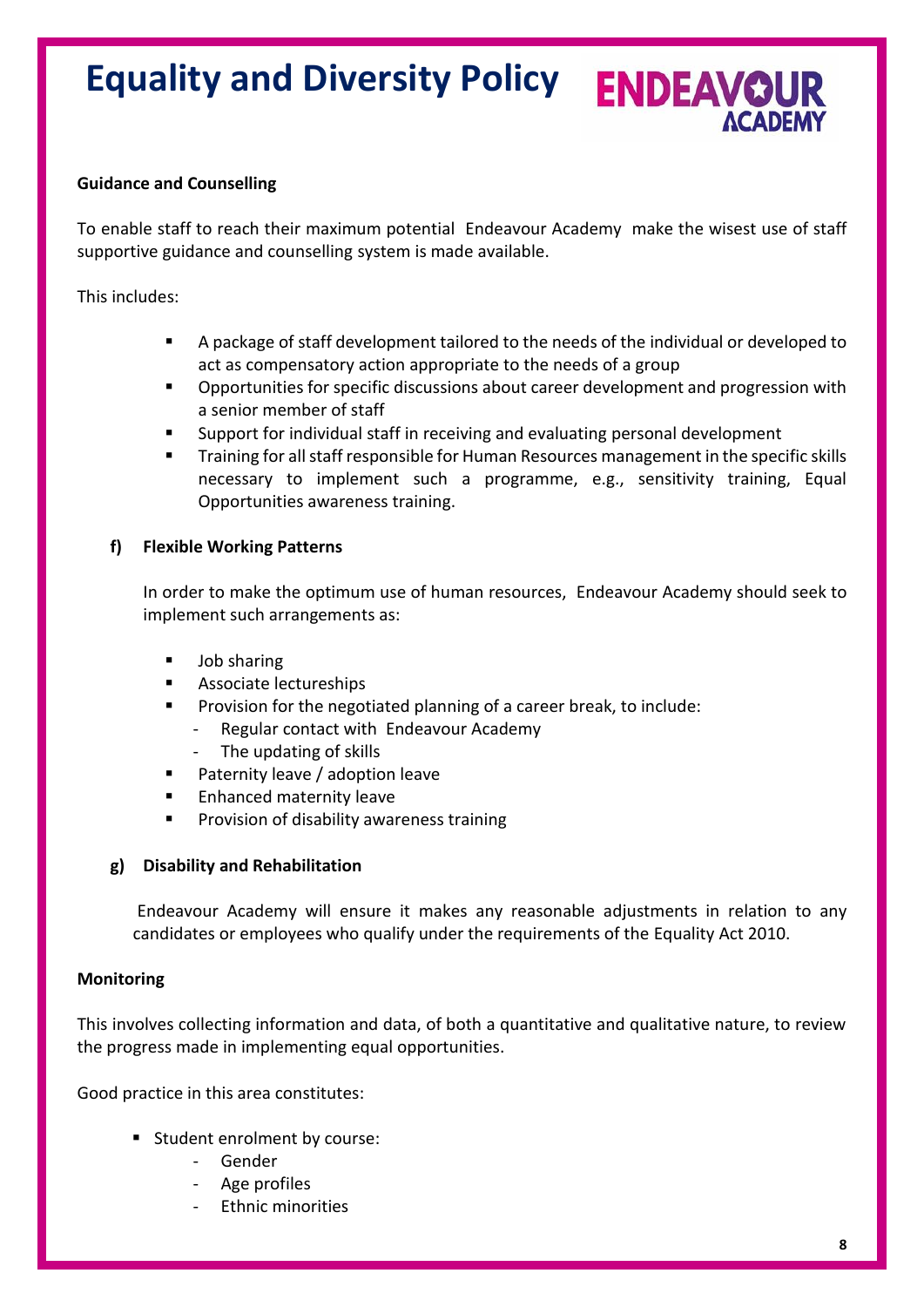- Number of disabled staff / students
- General total student percentages in terms of:
	- Age
	- Sex
	- Race
- % of staff teaching/working in certain areas in terms of:
	- Sex
	- Race
- **•** Report on action plans and questionnaire results regarding effectiveness of action planning/implementation process for that given period
- Average salary distributions by group
- Recruitment monitoring information for staff and students

#### **Compliance**

Endeavour Academy will seek to ensure that its policy is implemented efficiently and effectively. Compliance involves ensuring that the Equal Opportunities policy is implemented and that there are clear procedures for dealing with incidents of discrimination and harassment on grounds of any protected characteristics as defined by the Equality Act 2010, or any other identifiable discriminating cause.

#### **a) Failure to Implement Policy**

- It is the responsibility of each member of Endeavour Academy staff in his/her role, where failure to implement the policy is considered to have occurred, to take action to rectify the matter
- Where appropriate action does not lie within the designated role of the member of staff concerned, the matter should be taken to the member of Endeavour Academy staff whose role involves responsibility for such a matter
- If such action does not bring about a satisfactory result the matter should be referred to the appropriate sub-committee of the Academic Board.

#### **General Incidents**

General incidents of a discriminatory nature would include those related to any protected characteristics as defined by the Equality Act 2010, e.g. producing insulting graffiti or other written material.